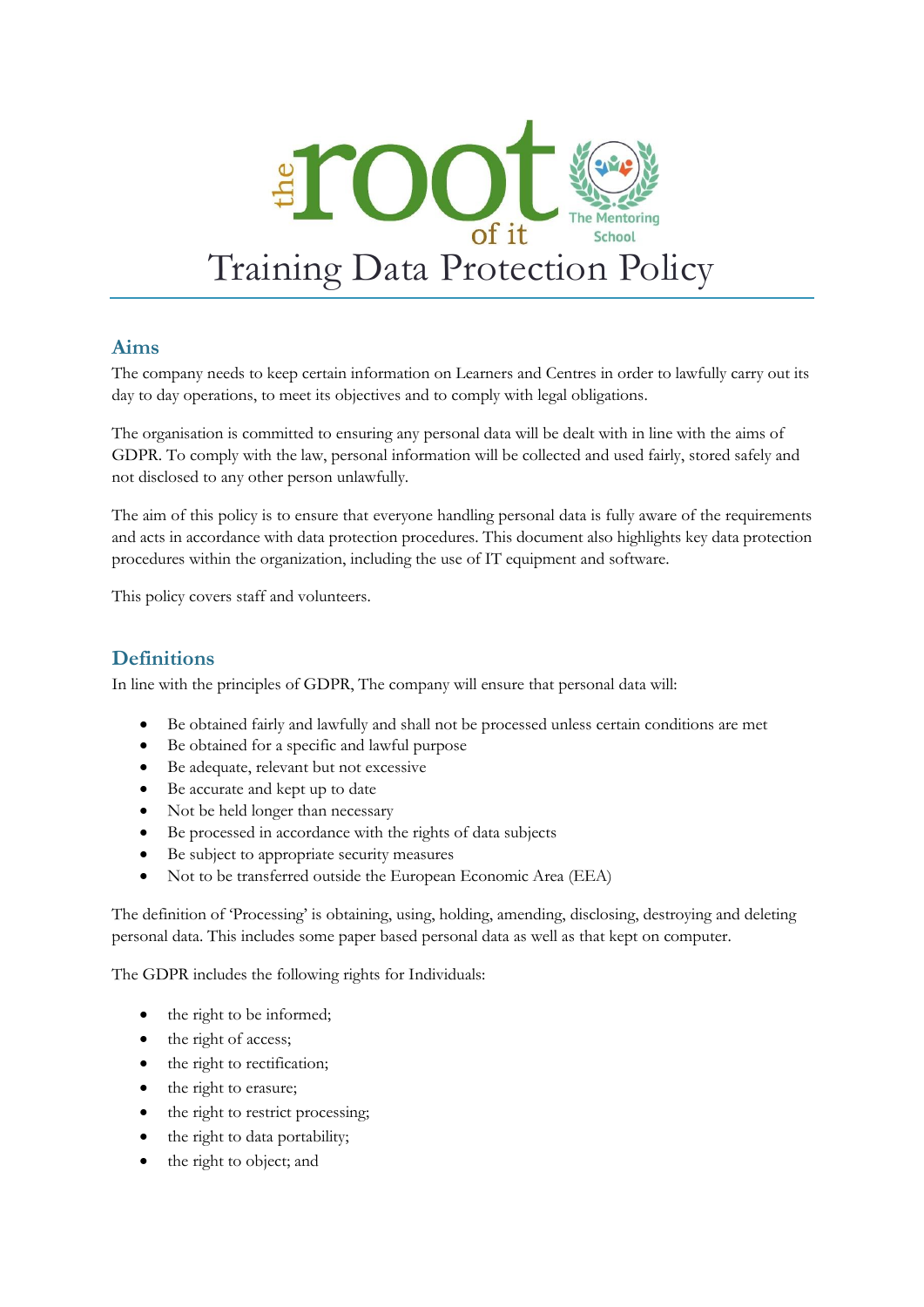the right not to be subject to automated decision-making including profiling.

The Personal Data Guardianship Code suggests five key principles of good data governance on which best practice is based. The organisation will seek to abide by this code in relation to all the personal data it processes, i.e.

- **Accountability:** those handling personal data follow publicised data principles to help gain public trust and safeguard personal data.
- **Visibility:** Data subjects should have access to the information about themselves that an organisation holds. This includes the right to have incorrect personal data corrected and to know who has had access to this data.
- **Consent:** The collection and use of personal data must be fair and lawful and in accordance with the DPA's eight data protection principles. Personal data should only be used for the purposes agreed by the data subject. If personal data is to be shared with a third party or used for another purpose, the data subject's consent should be explicitly obtained.
- **Access:** Everyone should have the right to know the roles of people within an organisation who have access to their personal data and who has used this data.
- **Stewardship:** Those collecting personal data have a duty of care to protect this data throughout the data life span.

For the purposes of International trade, our lead data protection supervisory authority is the ICO in the UK.

# **Notification**

The needs we have for processing personal data are recorded on the public register maintained by the Information Commissioner. We notify and renew our notification on an annual basis as the law requires.

If there are any interim changes, these will be notified to the Information Commissioner within 28 days.

The name of the Data Protection Officer within our organisation as specified in our notification to the Information Commissioner is Richard Curtis.

# **Responsibilities**

All staff who process personal information must ensure they not only understand but also act in line with this policy and the data protection principles.

Breach of this policy or unauthorised disclosure may result in disciplinary or legal action being taken.

### **Data Protection Impact Assessments**

A DPIA is required in situations where data processing is likely to result in high risk to individuals, for example:

- where a new technology is being deployed;
- where a profiling operation is likely to significantly affect individuals; or
- where there is processing on a large scale of the special categories of data.

These will be undertaken by the development team with the Data Controller.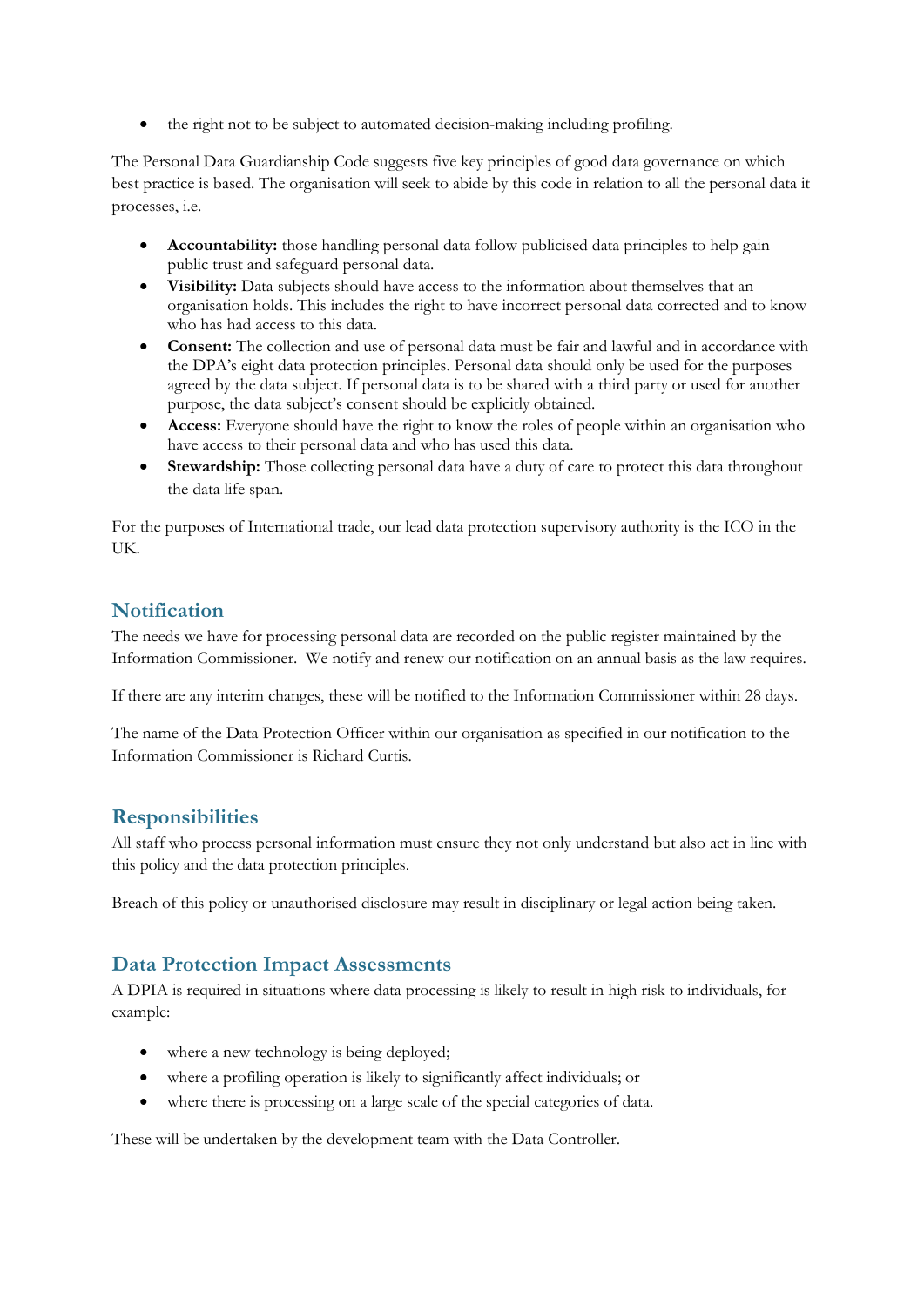If a DPIA indicates that the data processing is high risk, and the company cannot sufficiently address those risks, the Data Protection Officer will consult the ICO to seek its opinion as to whether the processing operation complies with the GDPR.

# **Implementation**

To meet our responsibilities all staff will:

- Ensure any personal data is collected in a fair and lawful way;
- Explain why it is needed at the start;
- Ensure that only the minimum amount of information needed is collected and used;
- Ensure the information used is up to date and accurate;
- Review the length of time information is held;
- Ensure it is kept safely:
- Ensure the rights people have in relation to their personal data can be exercised

We will ensure that:

- Everyone managing and handling personal information will be given this policy and trained to handle the data.
- Staff are given annual refreshers of their data protection responsibilities and malware identification training (and more frequently if a risk is identified);
- Anyone wanting to make enquiries about handling personal information, whether a member of staff, volunteer or service user, knows what to do;
- Any disclosure of personal data will be in line with our procedures.

Queries about handling personal information will be dealt with swiftly and politely.

# **Gathering and checking information**

Before personal information is collected, we will consider if it needs to be collected and for what lawful purpose. We will inform clients whose information is gathered. We will ensure that these records are kept up to date. Personal sensitive information will not be used apart from the exact purpose for which permission was given.

When people request information from our automated system, they receive an email to confirm they want to receive information from us, which is logged on our system. People contacting us by email or phone will be giving implied consent to be contacted in relation to their enquiry. Before receiving other marketing communications, their permission will be sought.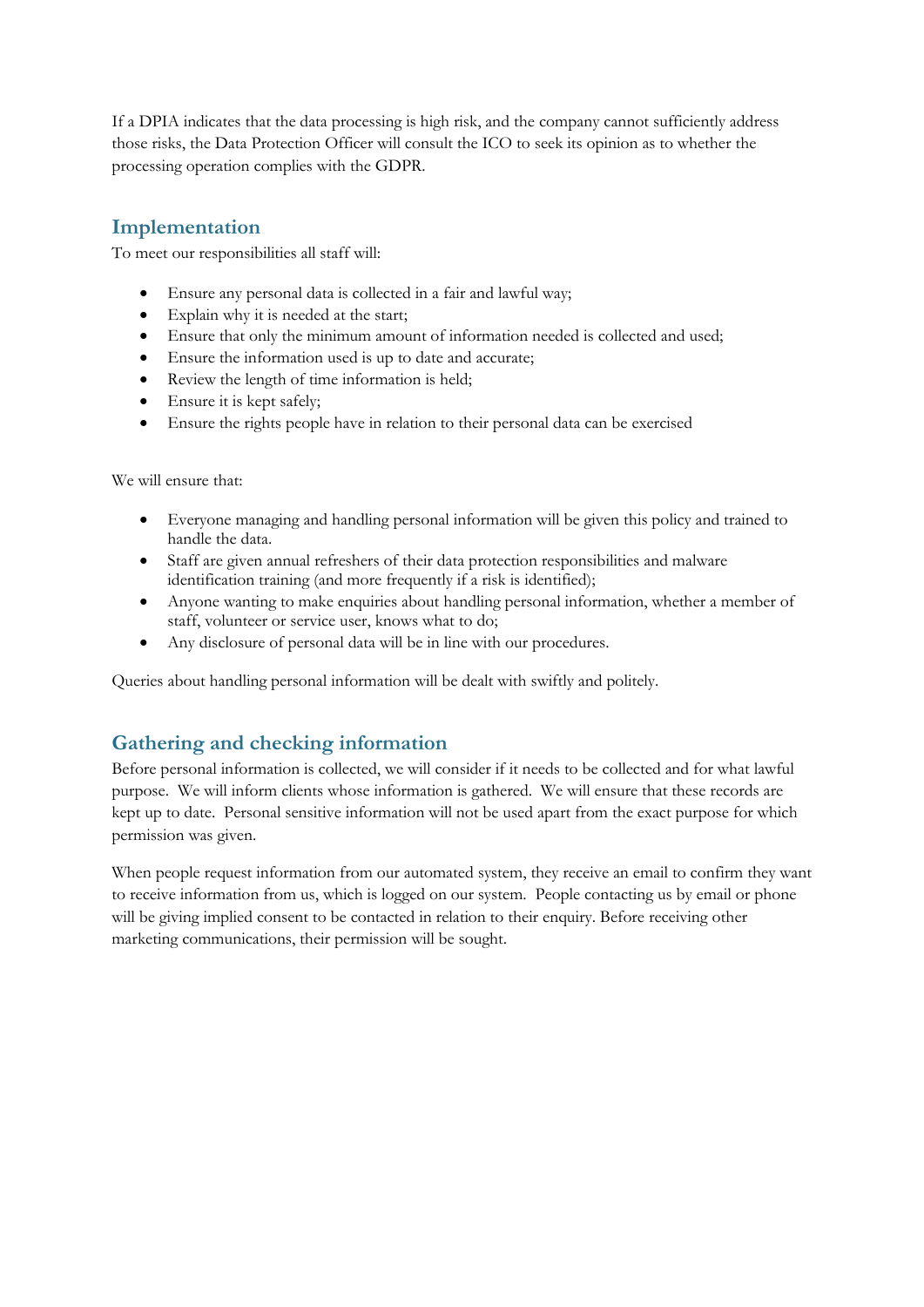

## **Personal data held and processed by the company**

# **Data Storage**

The company operates predominantly online, consisting of:

- Main website
- Classroom website a secure registration and resource portal managed by a dedicated member of staff
- Trainer's website part of the Classroom website
- Facebook groups private support groups for attendees of courses and also trainers to enable them to seek support from peers

All online sites are stored and backed up on EU based servers.

The company uses Microsoft Office 365 for email and data files are stored locally on 2 computers and backed up to an off-site backup system. This enables the company to be able to guarantee data access from one of the three storage points at any time.

The digital company files are on a company system that requires the CEO to grant access to folders and files for individual members of staff. This means that they are unable to be accessed by anyone else. Personal data is not to be stored on removable devices without a specific agreement in place with the data protection officer.

Physical paperwork is stored in a locked filing cabinet within our office with restricted access, only given by the CEO.

Staff who are working at home are expected to use online versions of files and save documents containing personal data online using the OneDrive access. They are permitted to temporarily download files to a password protected computer in order to work on them, but then must upload them and delete the downloaded version.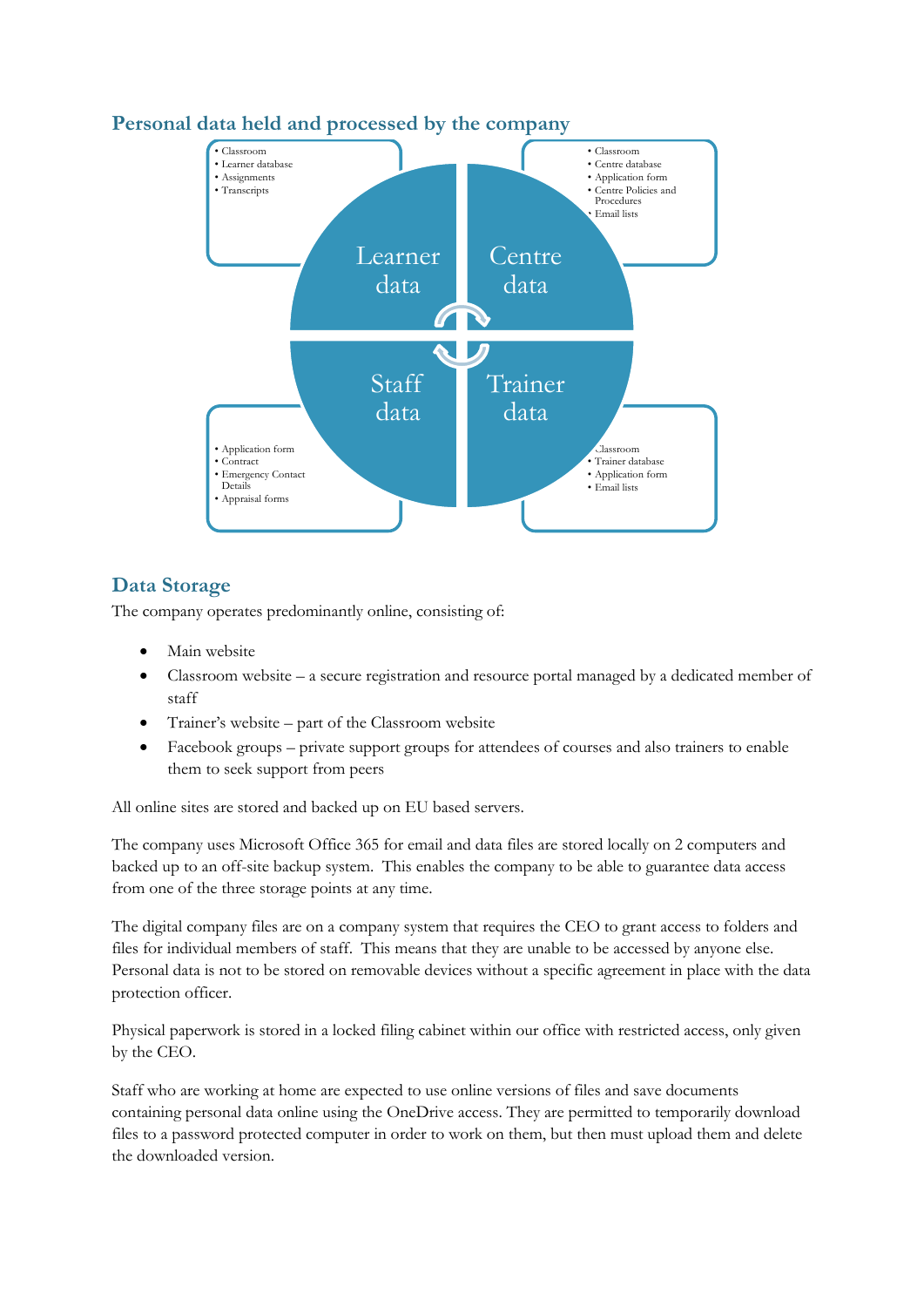Data relating to individuals is normally kept for seven years (or until their  $25<sup>th</sup>$  birthday), before being destroyed permanently by shredding or permanent deletion for digital files. There may be exceptions to this, for example, where we need to keep data relating to the award of qualifications.

## **Computer and Network security**

All staff are required to use password protected devices, that are protected from viruses and malware, to access their Microsoft Office 365 accounts, including if they are home or mobile working. Unsecured WiFi networks are not to be used (i.e. a WiFi network must be secured and accessed with a password). We do not have a network and so we there are no separate arrangements in place for network security.

#### **Data access**

Only authorised persons are allowed to access personal data. The company uses Microsoft OneDrive to store the majority of our data (explained above). Access privileges are authorised on a per user basis by the CEO and users are verified members of staff (i.e. their identity has been confirmed during their recruitment process).

### **Data sharing**

For regulated qualifications, data is shared with both the awarding body and in England, the Education Skills and Funding Agency in order to administer the provision and assessment of the qualification.

For funded training, data is also shared with the funding bodies in order to be able to evidence and claim funding.

### **Data transmission**

Personal data is transmitted using secure methods, such as direct email, Egress secure emails, sharing OneDrive direct links or secure file sharing software, such as Dropbox.

#### **System assurance and monitoring**

Data usage and suspicious activity are automatically monitored within Microsoft Office 365. The software contains built in protection malicious software, such as malware, in addition all devices accessing company data are protected by anti-virus/malware software.

Suspicious activity on user's accounts will automatically suspend users to protect data. Warnings and events are logged and investigated and actioned within 12 hours of being flagged up.

#### **Data breaches**

The company keeps data secure and monitors routinely for data breaches. In the event of a data breach that results in a high risk to the rights and freedoms of Individuals, The company will report the breach to the ICO within 72 hours (ideally within 24 hours). They will also inform the Individuals affected.